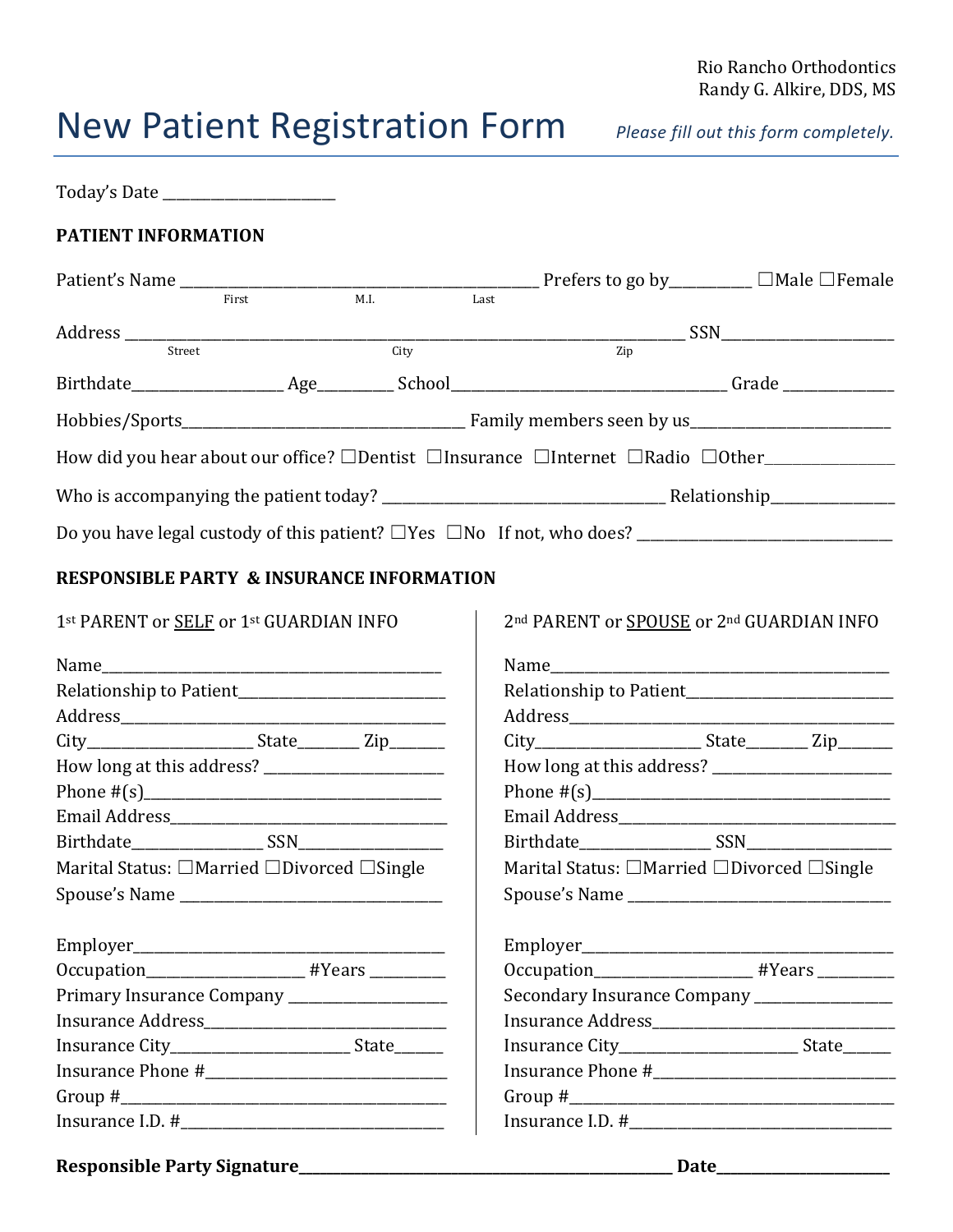## **MEDICAL HISTORY**

| <b>MEDICAL HISTORY</b>                                                    |                                                                                                                               |                                                                                                                                                                                                                                |
|---------------------------------------------------------------------------|-------------------------------------------------------------------------------------------------------------------------------|--------------------------------------------------------------------------------------------------------------------------------------------------------------------------------------------------------------------------------|
|                                                                           |                                                                                                                               | Patient's Physician Patient's Physician Patient's Physician Patient's Physician Patient's Physician Patient's Physician Patient's Physician Patient's Physician Patient's Physician Patient's Physician Patient's Physician Pa |
| Please check Yes or No to the following (If Yes, please fill in details): |                                                                                                                               |                                                                                                                                                                                                                                |
|                                                                           |                                                                                                                               |                                                                                                                                                                                                                                |
|                                                                           |                                                                                                                               |                                                                                                                                                                                                                                |
|                                                                           |                                                                                                                               |                                                                                                                                                                                                                                |
|                                                                           |                                                                                                                               |                                                                                                                                                                                                                                |
|                                                                           |                                                                                                                               |                                                                                                                                                                                                                                |
|                                                                           |                                                                                                                               | $\Box$ Yes $\Box$ No Does the patient have any learning disabilities or need extra help with instructions? $\Box$                                                                                                              |
|                                                                           |                                                                                                                               |                                                                                                                                                                                                                                |
| Female Patients Only:                                                     |                                                                                                                               |                                                                                                                                                                                                                                |
|                                                                           |                                                                                                                               |                                                                                                                                                                                                                                |
|                                                                           |                                                                                                                               |                                                                                                                                                                                                                                |
|                                                                           |                                                                                                                               |                                                                                                                                                                                                                                |
|                                                                           | Please check any of the following medical conditions below that the patient has had or currently has:                         |                                                                                                                                                                                                                                |
| $\Box$ Abnormal bleeding/Hemophilia                                       | $\Box$ Rheumatic Fever                                                                                                        | $\Box$ Kidney problems                                                                                                                                                                                                         |
| $\Box$ Anemia/Fainting/Dizziness                                          | $\Box$ Asthma/Emphysema                                                                                                       | $\Box$ Bone disorders                                                                                                                                                                                                          |
| $\Box$ Arthritis                                                          | $\Box$ Hepatitis/Liver problems                                                                                               | $\Box$ Allergies/Sinus problems                                                                                                                                                                                                |
| $\square$ Stomach/Intestinal trouble                                      | $\Box$ Tuberculosis                                                                                                           | $\Box$ Cancer/Tumor/Chemotherapy                                                                                                                                                                                               |
| $\Box$ Heart attack/Stroke                                                | $\square$ Shingles/Herpes                                                                                                     | $\Box$ HIV/AIDS                                                                                                                                                                                                                |
| $\Box$ Diabetes                                                           | □High/Low Blood Pressure                                                                                                      | □Nervous/Behavioral disorders                                                                                                                                                                                                  |
| $\square$ Seizures/Epilepsy                                               | $\Box$ Pneumonia/Difficulty breathing                                                                                         | $\square$ Drug/Alcohol abuse                                                                                                                                                                                                   |
|                                                                           |                                                                                                                               |                                                                                                                                                                                                                                |
|                                                                           |                                                                                                                               |                                                                                                                                                                                                                                |
|                                                                           |                                                                                                                               | Are there any medical conditions we have not discussed that you feel we should be aware of?                                                                                                                                    |
|                                                                           |                                                                                                                               |                                                                                                                                                                                                                                |
| <b>DENTAL HISTORY</b>                                                     |                                                                                                                               |                                                                                                                                                                                                                                |
|                                                                           |                                                                                                                               |                                                                                                                                                                                                                                |
|                                                                           |                                                                                                                               |                                                                                                                                                                                                                                |
|                                                                           |                                                                                                                               | $\Box$ Yes $\Box$ No Has the patient ever experienced any unfavorable reaction to previous dental work?                                                                                                                        |
| $\Box$ Yes $\Box$ No Do the patient's gums bleed when brushing?           |                                                                                                                               |                                                                                                                                                                                                                                |
|                                                                           |                                                                                                                               |                                                                                                                                                                                                                                |
|                                                                           |                                                                                                                               |                                                                                                                                                                                                                                |
|                                                                           |                                                                                                                               |                                                                                                                                                                                                                                |
|                                                                           |                                                                                                                               |                                                                                                                                                                                                                                |
|                                                                           |                                                                                                                               |                                                                                                                                                                                                                                |
|                                                                           |                                                                                                                               | How many times a day does the patient brush his/her teeth? _________________Does he/she floss daily? □Yes □No                                                                                                                  |
|                                                                           |                                                                                                                               | Has the patient ever seen an orthodontist? $\Box$ Yes $\Box$ No If yes, who and when? $\Box$                                                                                                                                   |
|                                                                           | What are your main orthodontic concerns?<br>Does the patient have any of the following habits? (Please check all that apply): |                                                                                                                                                                                                                                |
|                                                                           |                                                                                                                               |                                                                                                                                                                                                                                |
|                                                                           | $\Box$ Thumb/Finger sucking $\Box$ Mouth breathing/snoring $\Box$ Lip sucking/Biting                                          | $\Box$ Speech problems                                                                                                                                                                                                         |
| $\Box$ Clenching/Grinding teeth $\Box$ Nail biting                        | $\Box$ Nursing bottle habit                                                                                                   | $\Box$ Tongue thrust                                                                                                                                                                                                           |
|                                                                           | Has anyone in the patient's family received orthodontic treatment? $\Box$ Yes $\Box$ No If yes, who?                          |                                                                                                                                                                                                                                |

What is the patient's attitude toward receiving orthodontic treatment? \_\_\_\_\_\_\_\_\_\_\_\_\_\_\_\_\_\_\_\_\_\_\_\_\_\_\_\_\_\_\_\_\_\_\_\_\_\_\_\_\_\_\_\_\_\_\_\_\_\_\_

**\*\*\*\*\*\*\*\*\*Are you aware that some appointments will be during school or work hours?** ☐**Yes** ☐**No \*\*\*\*\*\*\*\*\*** 

I have truthfully answered all of the above questions and agree to inform this office of any changes to the patient's medical/dental history. In addition, I authorize Dr. Randy G. Alkire to perform a complete orthodontic evaluation.

## **Responsible Party Signature\_\_\_\_\_\_\_\_\_\_\_\_\_\_\_\_\_\_\_\_\_\_\_\_\_\_\_\_\_\_\_\_\_\_\_\_\_\_\_\_\_\_\_\_\_\_\_\_\_\_\_\_\_\_\_\_\_\_ Date\_\_\_\_\_\_\_\_\_\_\_\_\_\_\_\_\_\_\_\_\_**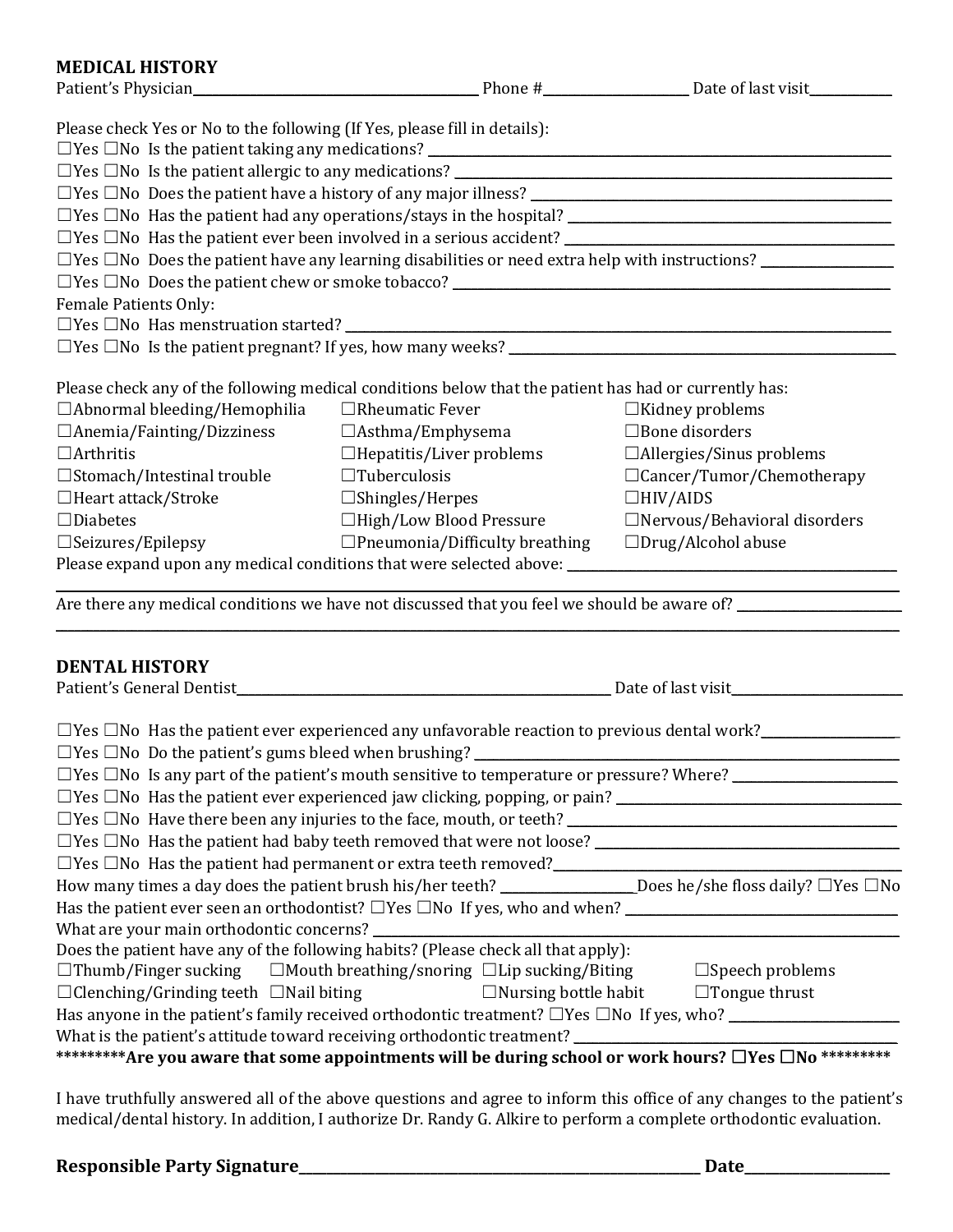# HIPAA Notice of Privacy Practices *Please read this form completely.*

THIS NOTICE DESCRIBES HOW DENTAL INFORMATION ABOUT YOU MAY BE USED AND DISCLOSED, AND HOW YOU CAN GET ACCESS TO THIS INFORMATION. PLEASE REVIEW IT CAREFULLY.

This Notice of Privacy Practices describes how we may use and disclose your Protected Health Information (PHI) to carry out treatment, payment, or health care operations (TPO), and for other purposes that are permitted or required by law. It also describes your rights to access and control your PHI. "PHI" is information about you, including demographic information, that may identify you and that relates to your past, present or future physical or mental health or condition, and related health care services.

## 1. Uses and Disclosure of PHI:

Your PHI may be used and disclosed by your dentist, his office staff, and others outside of our office who is involved in your care and treatment for the purpose of providing health care services to you, to pay your health care bills, to support the operation of the dentist's practice and any other use required by law.

- **Treatment**: We will use and disclose your PHI to provide, coordinate or manage your health care and any related services. This includes the coordination or management of your health care with a third party. For example, your PHI may be provided to your general dentist to whom you have been referred in order to assure that he/she has the necessary information to diagnose or treat you appropriately.
- **Payment**: Your PHI will be used, as needed, to obtain payment for you health care services. For example,  $\bullet$ obtaining approval for a hospital stay may require that your relevant PHI be disclosed to the health plan to obtain approval for hospital admission.
- **Health Care Operations**: We may use or disclose, as needed, your PHI in order to support the business of your dentist's practice. These activities include, but are not limited to, quality assessment activities, employee review activities, training of dental students, licensing and conducting or arranging for other business activities. For example, we may disclose your PHI to dental school students who see patients at our office. In addition, we may use a sign-in sheet at the registration desk where you will be asked to sign your name and indicate your dentist. We may also call you by name in the reception area when your dentist is ready to see you. We may use or disclose your PHI as necessary to contact you to remind you of your appointment. We may use or disclose your PHI in the following situations without your authorization, as required by law; communicable diseases, health oversight, abuse or neglect, Food and Drug Administration requirements, legal proceedings, law enforcement, coroners, funeral directors and organ donation research, criminal activity, military activity and national security, worker's compensation, inmates, and required uses and disclosures. Also, under the law we must make disclosures to you and, when required by the Secretary of the Department of Health and Human Services, to investigate or determine our compliance with the requirements of Section 164.500.
- **Appointment Reminders**: We may use and disclose dental information to contact you as a reminder that you have an appointment for treatment for dental care at Rio Rancho Orthodontics. The reminder may be by mail or as a telephone message.

Other permitted and required uses and disclosures will be made only with your consent, authorization, or opportunity to object unless required by law. You may revoke this authorization at any time in writing, except to the extent that the dentist or dentist's practice has taken an action in reliance on the use or disclosure indication in the authorization.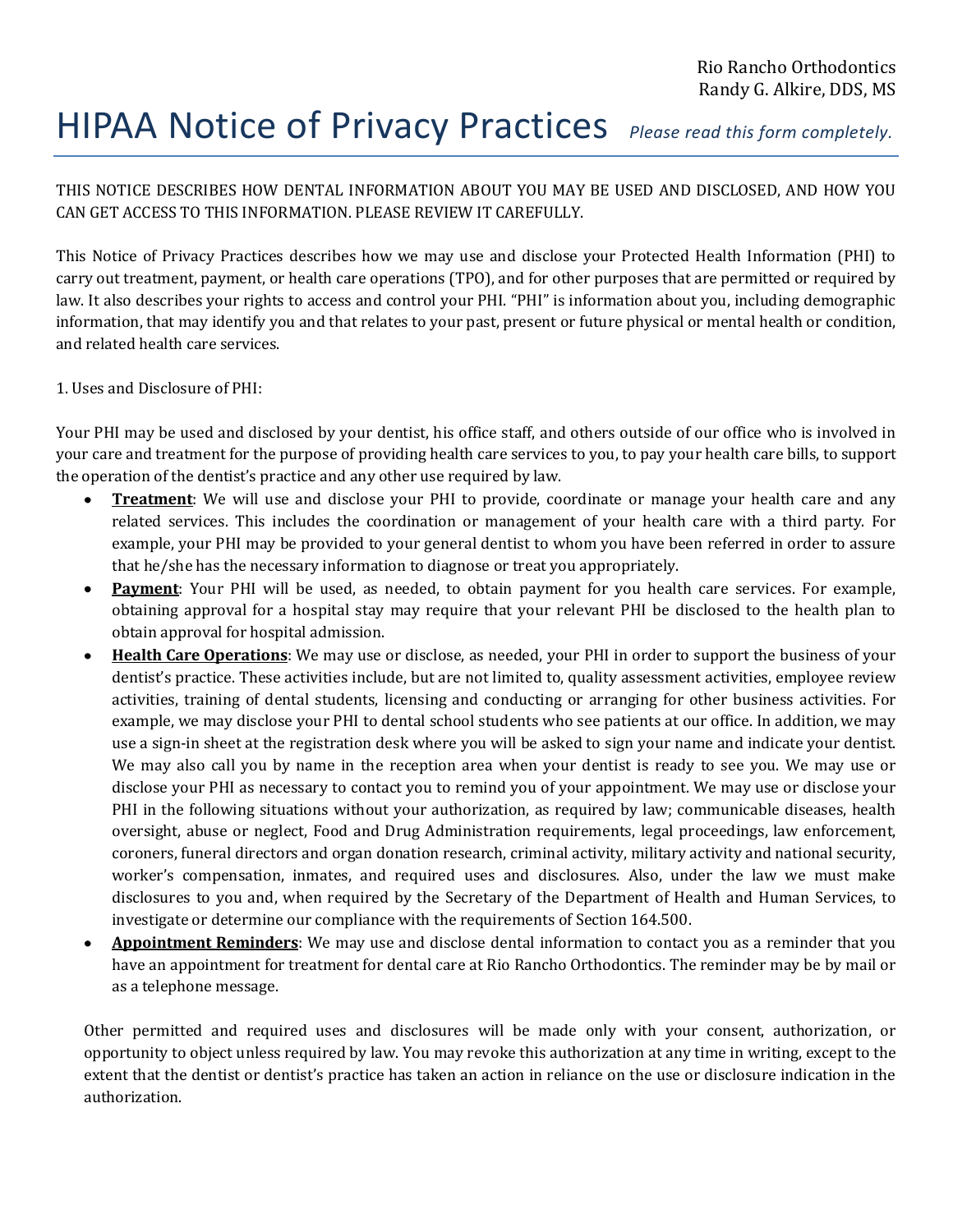2. Your Rights: The following is a statement of your rights with respect to your PHI.

- **The Right to Inspect and Copy Your PHI**: Under federal law, however, you may not inspect or copy the  $\bullet$ following records: psychotherapy notes, information compiled in reasonable anticipation of, or use in, a civil, criminal, or administrative action or proceeding, and PHI that is subject to law that prohibits access to PHI.
- **The Right to Request a Restriction to Your PHI**: This means you may ask us not to use or disclose any part of your PHI for the purposes of treatment, payment or health care operations. You may also request that any part of your PHI not be disclosed to family members or friends who may be involved in your care, or for notification purposes as described in this Notice of Privacy Practices. Your request must state the specific restriction requested and to whom you want the restrictions to apply. Your dentist is not required to agree to any restriction that you may request. If the dentist believes it is in your best interest to permit use and disclosure of your PHI, your PHI will not be restricted. You then have the right to use another health care professional.
- **The Right to Request to Receive Confidential Communications from Us by Alternative Means or at an**   $\bullet$ **Alternative Location**: You have the right to obtain a paper copy of this notice from us, upon request, even if you have agreed to accept this notice alternatively, e.g. electronically.
- **The Right to Have Your Dentist Amend Your PHI**: If we deny your request for amendment, you have the right  $\bullet$ to file a statement of disagreement with us. We may prepare a rebuttal to your statement, and we will provide you with a copy of any such rebuttal.
- **The Right to Receive an Accounting of Certain Disclosures we have made, if any, of Your PHI**: We reserve the right to change the terms of this notice and will inform you by mail of any changes. You then have the right to object or withdraw as provided by this notice.

## 3. Complaints:

You may complain to us, or the Secretary of Health and Human Services, if you believe your privacy rights have been violated by Rio Rancho Orthodontics. You may file a complaint with us by submitting a written document to: Privacy Officer, Rio Rancho Orthodontics, 1316 Jackie Road SE, Suite 300, Rio Rancho, NM 87124. You will not be penalized for filing a complaint. This notice is effective on April 14, 2003, and will remain in effect until we replace it. We are required by law to maintain the privacy of, and provide individuals with, this notice of our legal duties and privacy practices with respect to PHI. If you have any objections to this form, please ask to speak with our HIPAA Compliance Officer in person or by phone at (505) 892-5749.

Signature below is only acknowledgement that you have received this Notice of our Privacy Practices.

**Responsible Party Signature**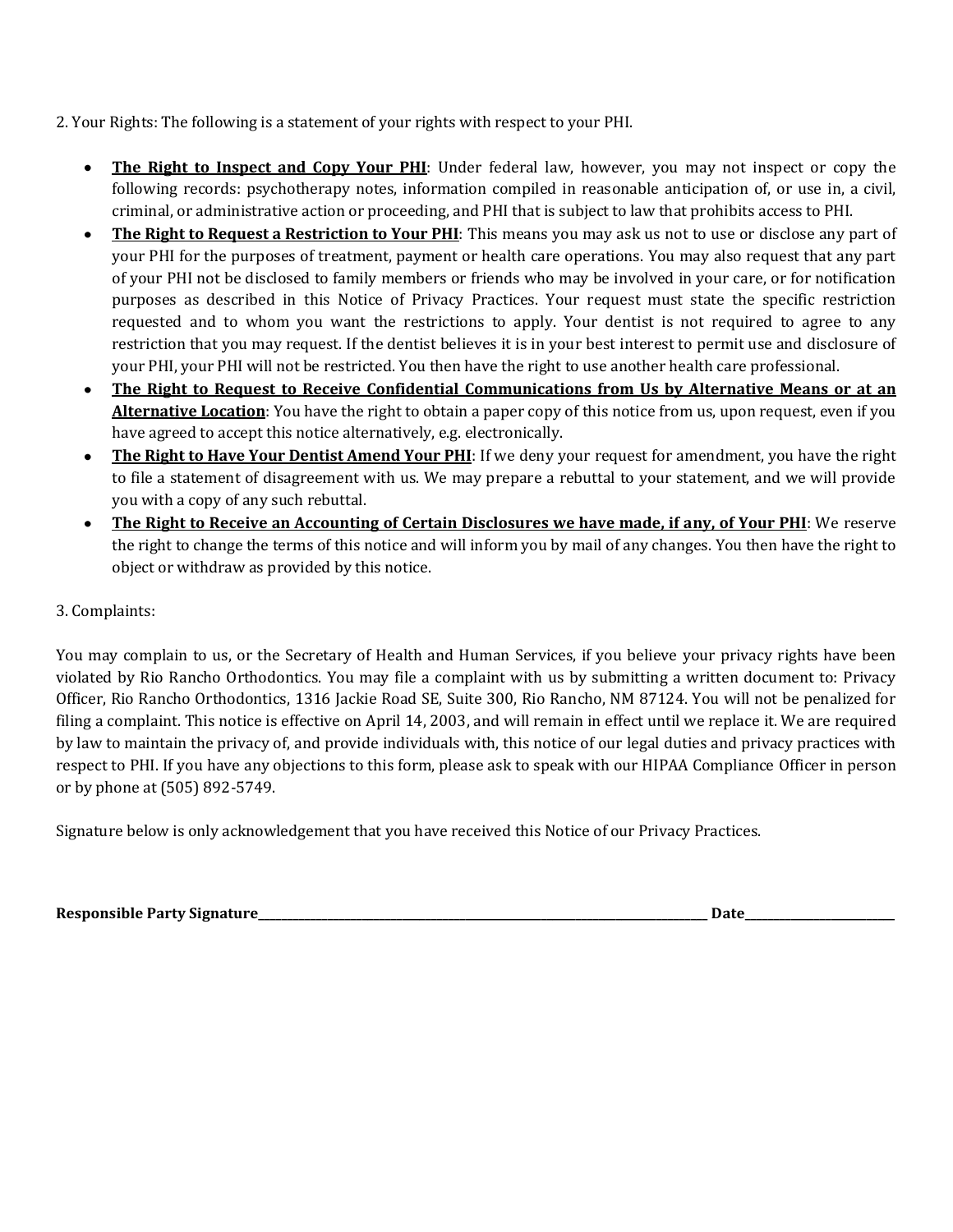# Informed Consent *for the Orthodontic Patient* Risks and Limitations of Orthodontic Treatment *Please read this form completely.*

Successful orthodontic treatment is a partnership between the orthodontist and the patient. The doctor and staff are dedicated to achieving the best possible result for each patient. As a general rule, informed and cooperative patients can achieve positive orthodontic results. While recognizing the benefits of a beautiful healthy smile, you should also be aware that, as with all healing arts, orthodontic treatment has limitations and potential risks. These are seldom serious

enough to indicate that you should not have treatment; however, all patients should seriously consider the option of no orthodontic treatment at all by accepting their present oral condition. Alternatives to orthodontic treatment vary with the individual's specific problem, and prosthetic solutions or limited orthodontic treatment may be considerations. You are encouraged to discuss alternatives with the orthodontist prior to the beginning of orthodontic treatment.

Orthodontics and Dentofacial Orthopedics is the dental specialty that includes the diagnosis prevention, interception and correction of malocclusion, as well as neuromuscular and skeletal abnormalities of the developing or mature orofacial structures.

An orthodontist is a dental specialist who has completed at least two additional years of graduate training in orthodontics at an accredited program after graduation from dental school.

#### **Results of Treatment**

results for every patient. However, we completely satisfied with your results, nor can all complications or consequences be anticipated. loose or broken appliances, following the orthodontist's instructions carefully.

#### **Length of Treatment**

Orthodontic treatment usually proceeds structures, if periodontal or other dental for several years following orthodontic as planned, and we intend to do problems occur, or if patient cooperation treatment. However, changes after that everything possible to achieve the best is not adequate. Therefore, changes in time can occur due to natural causes, cannot guarantee that you will be necessary. If treatment time is extended thrusting, mouth breathing, and growth there are habits affecting the Dentofacial Regular retainer wear is often necessary the original treatment plan may become beyond the original estimate, additional fees may be assessed.

#### The **Discomfort**

success of treatment depends on your The mouth is very sensitive so you can irregularities, particularly in the lower cooperation in keeping appointments, expect an adjustment period and some front teeth, may have to be accepted. maintaining good oral hygiene, avoiding discomfort due to the introduction of Some changes may require additional and orthodontic appliances. prescription pain medication can be surgery. Some situations may require used during this adjustment period.

## **Relapse**

The length of treatment depends on a Completed orthodontic treatment does **Extractions** number of issues, including the severity not guarantee perfectly straight teeth for Some cases will require the removal of of the problem, the patient's growth, and the rest of your life. Retainers will be deciduous (baby) teeth or permanent the level of patient cooperation. The required to keep your teeth in their new teeth. There are additional risks actual treatment time is usually close to positions as a result of your orthodontic associated with the removal of teeth the estimated treatment time, but treatment. You must wear your retainers which you should discuss with your treatment may be lengthened if, for as instructed or teeth may shift, in family dentist or oral surgeon prior to example, unanticipated growth occurs, if addition to other adverse effects. the procedure.

habits such as tongue maturation that continue throughout life. Later in life, most people will see their teeth shift. Minor Non- orthodontic treatment or, in some cases, non-removable retainers or other dental appliances made by your family dentist.

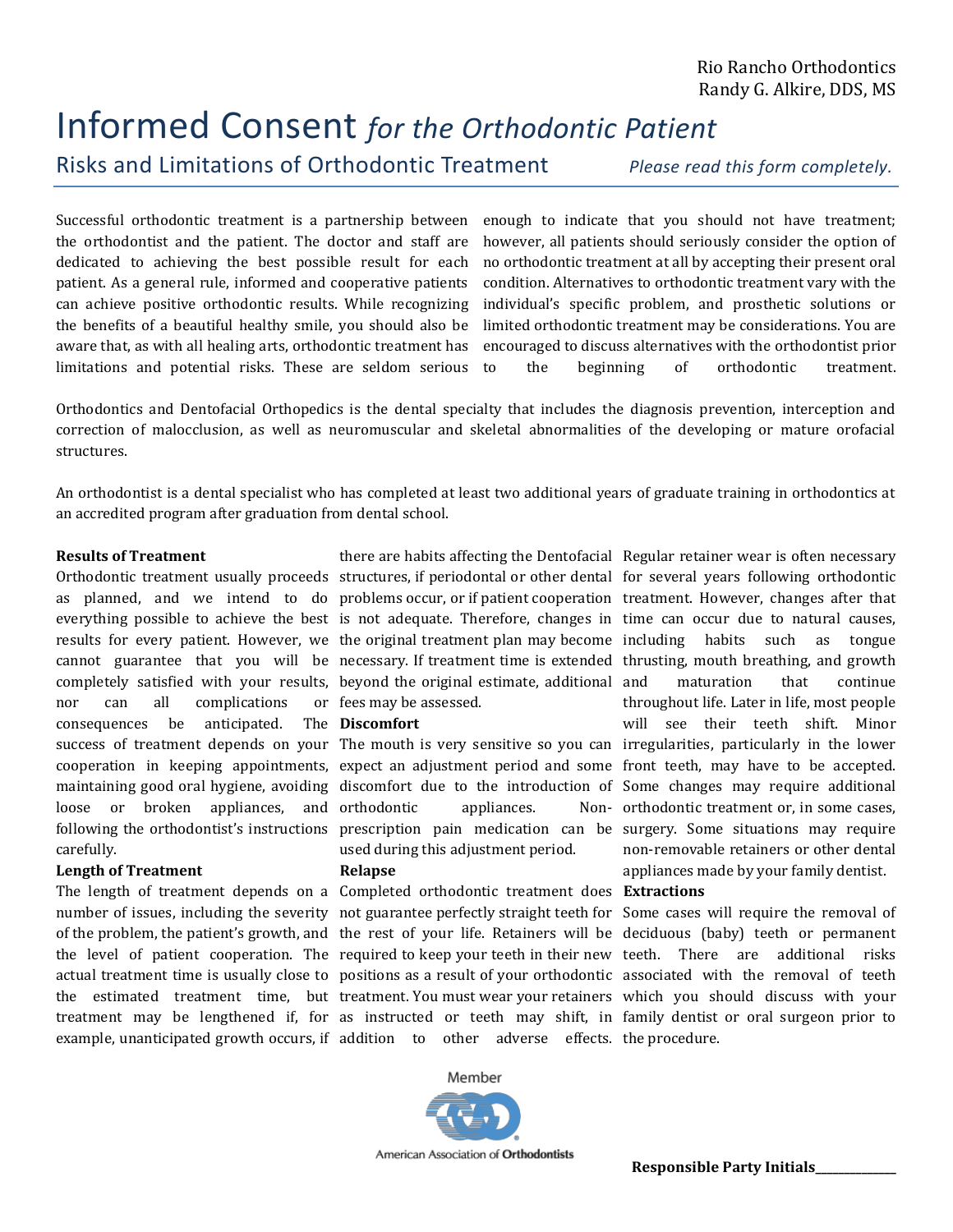#### **Orthognathic Surgery**

Some patients have significant skeletal or teeth may be lost. disharmonies which require orthodontic **Periodontal Disease** treatment in conjunction orthognathic (Dentofacial) discuss with you oral that orthodontic treatment prior to orthodontic treatment every three to six may be necessary. orthognathic surgery often only aligns months. If periodontal problems cannot Impacted, Ankylosed, Unerupted the teeth within the individual dental be controlled, orthodontic treatment **Teeth** arches. Therefore, patients discontinuing may have to be discontinued prior to Teeth may become impacted (trapped orthodontic treatment completing the planned procedures may have a malocclusion Activities or foods which could damage, Oftentimes, these conditions occur for no that is worse than when they began treatment.

#### **Decalcification and Dental Caries**

sweetened beverages or foods.

#### **Root Resorption**

The roots of some patients' teeth become **Headgears** shorter (resorption) during orthodontic Orthodontic headgears can cause injury **Non-Ideal Results** prior to the completion of orthodontic orthodontic headgear. treatment.

#### **Nerve Damage**

in some cases, aggravate this condition. jaw joints, including past trauma (blows removed. In some cases, root canal treatment may to the head or face), arthritis, hereditary

without completion.

#### **Injury from Orthodontic Appliances**

Excellent oral hygiene is essential during be inhaled or swallowed or could cause circumstance and the overall importance orthodontic treatment as are regular damage to the patient. You should of the involved tooth, and may require visits to your family dentist. Inadequate inform your orthodontist of any unusual extraction, surgical exposure, surgical or improper hygiene could result in symptoms or of any loose or broken transplantation or prosthetic cavities, discolored teeth, periodontal appliances as soon as they are noticed. replacement. disease and/or decalcification. These Damage to the enamel of a tooth or to a **Occlusal Adjustment** same problems can occur without restoration (crown, bonding, veneer, You can expect minimal imperfections in orthodontic treatment, but the risk is etc.) is possible when orthodontic the way your teeth meet following the greater to an individual wearing braces appliances are removed. This problem or other appliances. These problems may be more likely when esthetic (clear equilibration procedure may be may be aggravated if the patient has not or tooth colored) appliances have been necessary, which is a grinding method had the benefit of fluoridated water or selected. If damage to a tooth or used to fine-tune the occlusion. It may its substitute, or if the patient consumes restoration occurs, restoration of the also be necessary to remove a small loosen or dislodge orthodontic apparent reason and generally cannot be appliances need to be avoided. Loosened or damaged orthodontic appliances can conditions depends on the particular involved tooth/teeth by your dentist amount of enamel in between the teeth, may be necessary.

treatment. It is not known exactly what to the patient. Injuries can include Due to the wide variation in the size and causes root resorption, nor is it possible damage to the face or eyes. In the event shape of the teeth, missing teeth, etc., to predict which patients will experience of injury or especially an eye injury, achievement of an ideal result (for it. However, many patients have retained however minor, immediate medical help example, complete closure of a space) teeth throughout life with severely should be sought. Refrain from wearing may not be possible. Restorative dental shortened roots. If resorption is detected headgear in situations where there may treatment, such as esthetic bonding, during orthodontic treatment, your be a chance that it could be dislodged or crowns or bridges or periodontal orthodontist may recommend a pause in pulled off. Sports activities and games therapy, may be indicated. You are treatment or the removal of appliances should be avoided when wearing encouraged to ask your orthodontist and

#### **Temporomandibular (Jaw) Dysfunction**

There are additional risks associated treatment due to many factors, but most treatment. Any jaw joint symptoms, with this surgery which you should often due to the lack of adequate oral including pain, jaw popping or difficulty maxillofacial surgeon prior to beginning dentist, or if indicated, a periodontist reported to the orthodontist. Treatment orthodontic treatment. Please be aware monitor your periodontal health during by other medical or dental specialists be necessary. In severe cases, the tooth tendency to jaw joint problems, Periodontal (gum and bone) disease can conditions. Jaw joint problems may develop or worsen during orthodontic occur with or without orthodontic hygiene. You must have your general opening or closing, should be promptly excessive tooth grinding or clenching, poorly balanced bite, and many medical

below the bone or gums), ankylosed (fused to the bone) or just fail to erupt. Treatment of these

of treatment. An occlusal thereby "flattening" surfaces in order to reduce the possibility of a relapse.

family dentist about adjunctive care.

#### **Third Molars**

A tooth that has been traumatized by an Problems may occur in the jaw joints, your teeth may change alignment. Your accident or deep decay may have i.e., temporomandibular joints (TMJ), dentist and/or orthodontist should experienced damage to the nerve of the causing pain, headaches or ear problems. monitor them in order to determine tooth. Orthodontic tooth movement may, Many factors can affect the health of the when and if the third molars need to be As third molars (wisdom teeth) develop,

 **Responsible Party Initials\_\_\_\_\_\_\_\_**